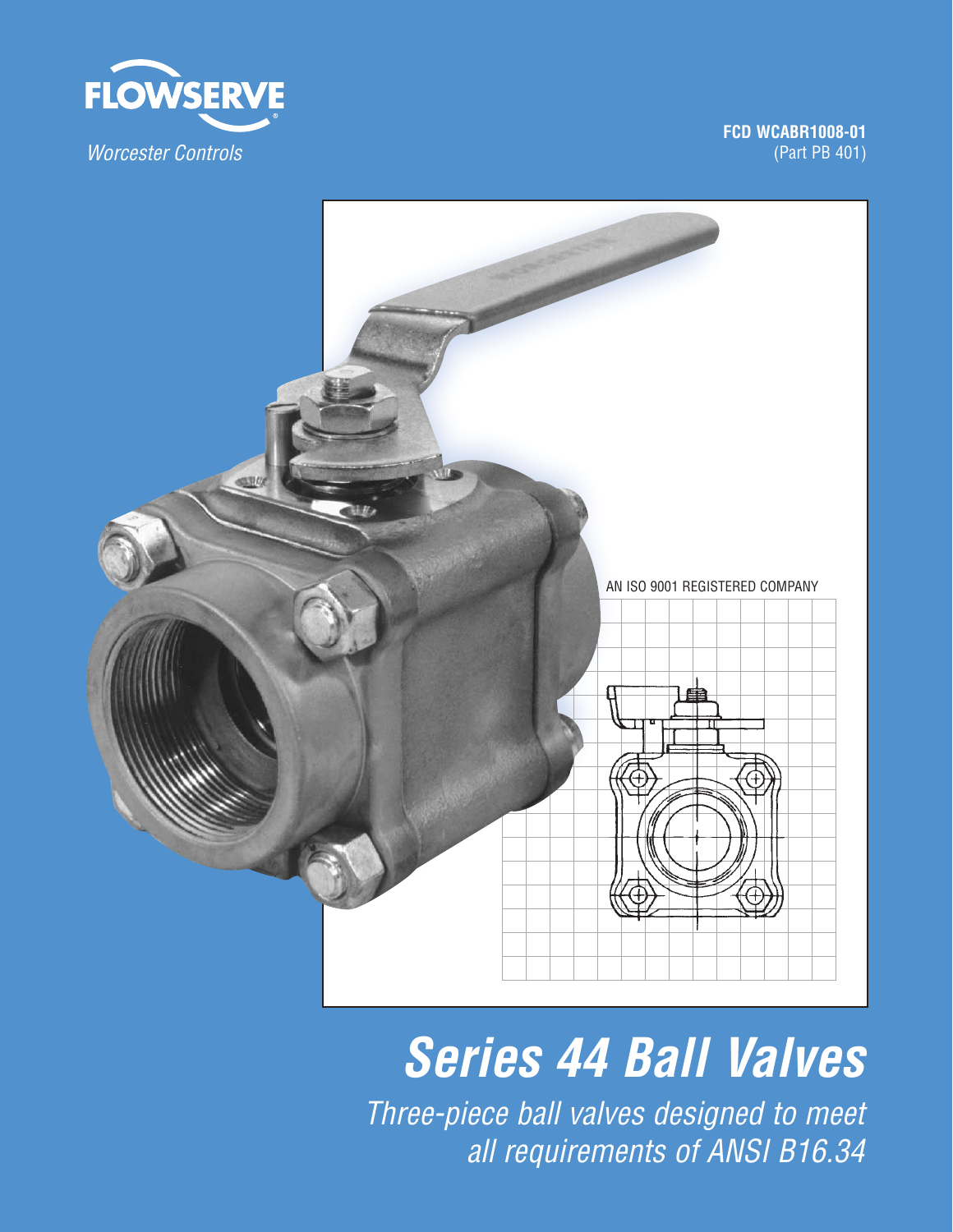# **LOWSE**

Worcester Controls

# *THE NEW SERIES 44*

A quantum advance in ball valve durability, cycle life, leak tightness and automation.

Flowserve Worcester Controls Series 44 three-piece ball valves, for many years the most respected ball valve design in the industry, are now better than ever. A major research, design, and testing program brings you a new valve, designed to ANSI B16.34 specifications with advanced seal technology and body mount bracket design. This means a very strong, tough valve that can handle pressure and unforseen piping strains with a stem seal that extends operational cycle life and a standardized overall design that keeps parts inventory to a minimum. Then there's documentation. B16.34 means complete traceability of assembly and testing procedures, heat codes, and foundry identification. Full CMTRs (Certified Material Test Reports) on pressure vessel parts are optionally available. Valve identification is provided on a stainless steel nameplate meeting MSS SP-25.

## **High Performance**

An improved stem seal design, consisting of live-loaded PEEK and Polyfill® thrust bearings and seals, significantly increases valve cycle life over conventional ball valves and extends time between adjustments. In manual valves, the two spring washers are compressed by two retaining nuts. A single Nylon-insert locking nut and four spring washers are used on automated valves.

## **Body-Mounted Actuator Design**

Actuators for Worcester's Series 44 three-piece valves are mounted on rigid, precisely machined, box-style brackets bolted to the valve center section. This brings a number of advantages to the valve user:

- Actuator loads are on the valve body;
- Actuators and brackets can be removed for service without affecting valve or piping integrity;
- Easy access for stem seal adjustment;
- Inventory simplification. Mounting brackets are common to threepiece and equivalent flanged valves.





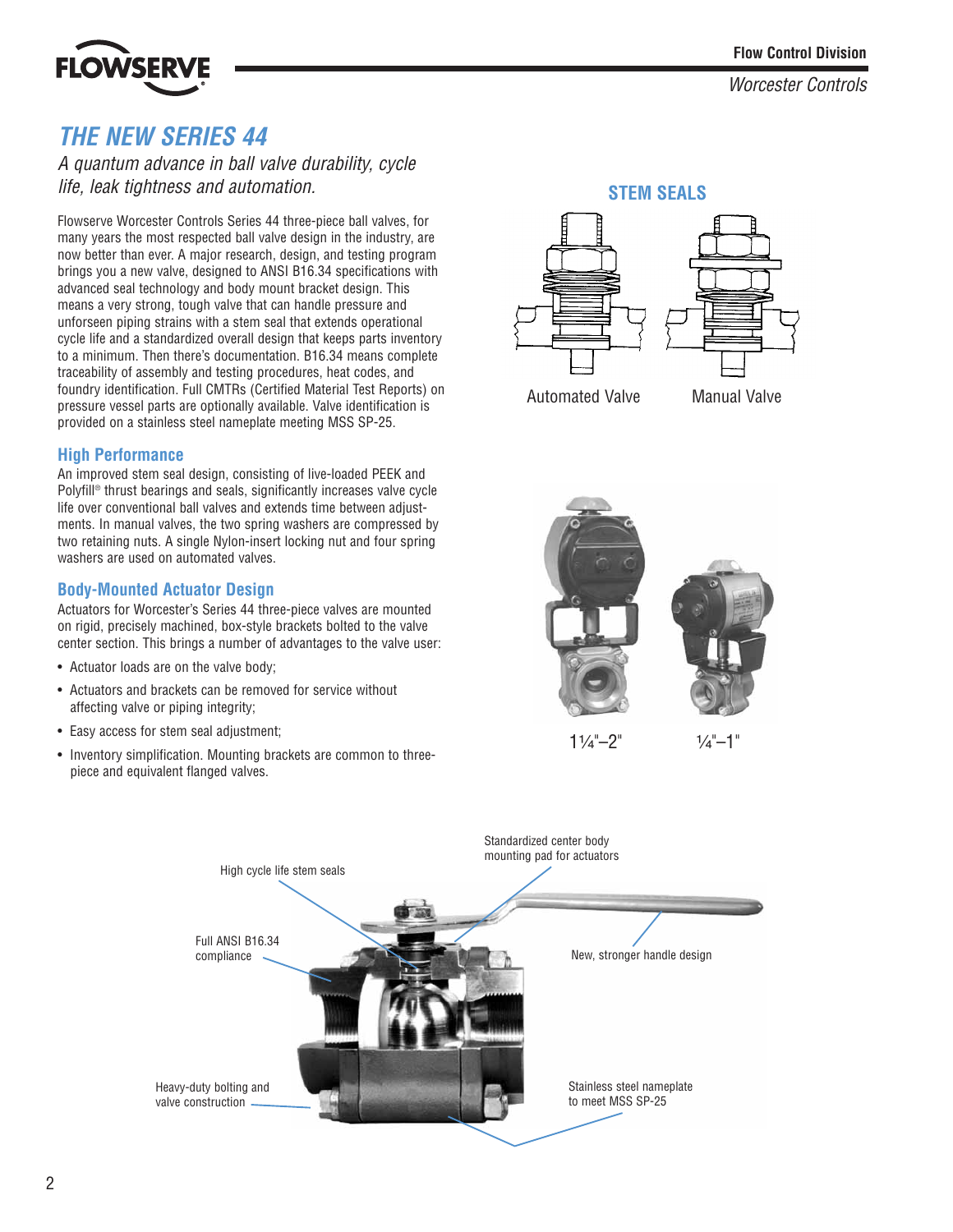

# *DIMENSIONS*



\*The inside configuration of O.D. tube pipe ends varies by size and material. \*For XBO and TC ends, call Flowserve.

#### **inches (mm)**

|                     |                         |                     |                |               |                |                |                          |               |                                    |               | <b>Butt Weld</b><br><b>Stainless Steel</b> |               |                                                                                  | Weld<br><b>Butt</b><br><b>Carbon Steel</b> |                                    |                                    |            |                |                                   |                                                                                          |                |                   |
|---------------------|-------------------------|---------------------|----------------|---------------|----------------|----------------|--------------------------|---------------|------------------------------------|---------------|--------------------------------------------|---------------|----------------------------------------------------------------------------------|--------------------------------------------|------------------------------------|------------------------------------|------------|----------------|-----------------------------------|------------------------------------------------------------------------------------------|----------------|-------------------|
| <b>Valve</b>        |                         |                     |                |               |                |                | Socket Weld<br><b>SW</b> |               | <b>O.D.</b> Tube End<br><b>SWO</b> |               | <b>O.D.</b> Tube End                       | TE.           | <b>BW5</b><br><b>Sch. 5</b>                                                      |                                            | <b>BW1</b><br><b>Sch. 10</b>       |                                    | <b>BW4</b> | <b>Sch. 40</b> | BW <sub>8</sub><br><b>Sch. 80</b> |                                                                                          |                | Approx.<br>Weight |
| <b>Size</b>         |                         | B.                  | c              |               |                | G              | н                        |               | Κ                                  |               | М                                          | N             | 0.D.                                                                             | 1.D.                                       | 0.D.                               | - I.D.                             | 0.D.       | - I.D.         | 0, D                              | 1.D.                                                                                     | <b>Port</b>    | $Ib.$ (kg)        |
| $1/4$ <sup>11</sup> | 2.54<br>(64.5)          | 1.55<br>(39.4)      | 1.76<br>(44.7) | 5.53<br>(140) | 1.75<br>(44.5) | .813<br>(20.7) | 555<br>(14.1)            | .44<br>(11.2) | --                                 |               | .378<br>(9.6)                              | .37<br>(9.4)  |                                                                                  |                                            | .55<br>(14.0)                      | .406<br>$(10.3)$ $(14.0)$ $(8.7)$  | 550        | .344           |                                   |                                                                                          | .44<br>(11,2)  | 1.10<br>(.50)     |
| 3/8"                | 2.54<br>(64.5)          | 1.55<br>(39.4)      | 1.76<br>(44,7) | 5.53<br>(140) | 1.75<br>(44.5) | .813<br>(20.7) | .690<br>(17.5)           | .44<br>(11.2) |                                    |               | .503<br>(12.8)                             | .44<br>(11.2) |                                                                                  |                                            | 67<br>(17.0)                       | .547<br>$(13.9)$ $(17.0)$ $(13.1)$ | .670       | .516           |                                   |                                                                                          | .44<br>(11.2)  | 1.10<br>(.50)     |
| $1/2$ <sup>11</sup> | 2.54<br>$(64.5)$ (39.4) | 1.55                | 1.76<br>(44.7) | 5.53<br>(140) | 1.75<br>(44.5) | .813<br>(20.7) | 855<br>(21.7)            | .44<br>(11.2) | 510<br>(13.0)                      | .44<br>(11.2) | .628<br>(15.6)                             | .56           | .840<br>$(14.2)$ $(21.3)$ $(18.0)$ $(21.3)$                                      | ,710                                       | .84                                | .672<br>$(17.1)$ $(21.3)$ $(15.9)$ | .840       | .625           | .840<br>(21.3)                    | .550<br>(14.0)                                                                           | .44<br>(11.2)  | 1.10<br>(.50)     |
| 3/4"                | 2.76<br>(70.1)          | 1.64<br>$1)$ (41.7) | 1.86<br>(47.2) | 5.53<br>(140) | 2.00<br>(50.8) | .969<br>(24.6) | 1.065<br>(27.1)          | .56<br>(14.2) | .760<br>(19.3)                     | .56<br>(14.2) | .878<br>(22.3)                             | .81<br>(20.6) | 1.05                                                                             | .920                                       | 1.05<br>$(26.7)$ $(23.4)$ $(26.7)$ | .875<br>$(22.2)$ $(26.7)$ $(20.6)$ | 1.05       | .812           | 1.05<br>(20.6)                    | .753<br>(26,7)                                                                           | .56<br>(14.2)  | 1.75<br>(.79)     |
| 1 !!                | 3.66<br>$(93.0)$ (55.6) | 2.19                | 2.28<br>(57.9) | 6.53<br>(166) | 2.38<br>(60.5) | 1.25<br>(31.8) | 1.330<br>(33.8)          | .72<br>(18.3) | 1.01<br>(25.7)                     | .56<br>(14.2) | 1.129<br>(28.7)                            | .97           | 1.31 1.18<br>$(24.5)$ (33.3) (30.1) (33.3)                                       |                                            | 1.31                               | 1.09<br>$(27.8)$ (33.3) (26.6)     |            | 1.31 1.05      | 1.31<br>(33.3)                    | .957<br>(24.3)                                                                           | .81<br>(20.6)  | 3.10<br>(1.41)    |
| $1^{1}/4$ "         | 4.16<br>(105)           | 2.38<br>(60.5)      | 2.47<br>(62,7) | 6.53<br>(166) | 2.70<br>(68.6) | 1.63<br>(41.3) | 1.675<br>(42.5)          | .72<br>(18.3) | 1.26<br>(32.0)                     | .62<br>(15.8) | 1.379<br>(35.0)                            | 1.03          | 1.66 1.53<br>$(26.2)$ $(42.2)$ $(38.9)$ $(42.2)$                                 |                                            | 1.66                               | 1.44<br>$(36.5)$ $(42.2)$ $(35.1)$ |            | 166 138        | 1.66<br>(42.2)                    | 1.27<br>(32,3)                                                                           | 1.00<br>(25.4) | 4.50<br>(2.04)    |
| $1\frac{1}{2}$      | 4.50<br>(114)           | 2.88<br>(73.2)      | 2.83<br>(71.9) | 8.03<br>(204) | 3.16<br>(80.3) | 1.91<br>(48.4) | 1.915<br>(48.6)          | .72<br>(18.3) | 1.51<br>(38.4)                     | .62<br>(15.8) | 1.629<br>(41.4)                            |               | 1.15 1.91 1.77<br>$(29.2)$ $(48.5)$ $(45.0)$ $(48.5)$ $(42.5)$ $(48.5)$ $(40.5)$ |                                            | 1.91                               | 1.67                               |            | 191 159        | 1.91<br>(48.5)                    | 1.52<br>(38.6)                                                                           | 1.25<br>(31.8) | 6.20<br>(2.82)    |
| 2"                  | 4.94<br>(126)           | 3.06<br>(77.7)      | 3.02<br>(76,7) | 8.03<br>(204) | 3.56<br>(90.4) | 2.22<br>(56.3) | 2.406<br>(61.1)          | .84<br>(21.3) | 2.01<br>(51.1)                     | .67<br>(17.0) | 2.129<br>(54.1)                            |               | 1.15 2.38 2.24                                                                   |                                            | 2.38                               | 2.15                               |            | 2 38 2 06      | 2.38                              | 1.93<br>$(29.2)$ $(60.5)$ $(57.0)$ $(60.5)$ $(54.5)$ $(60.5)$ $(52.4)$ $(60.5)$ $(48.9)$ | 1.50<br>(38,1) | 9.50<br>(4.31)    |

Dimensions are for reference only. For tolerances, consult Flowserve.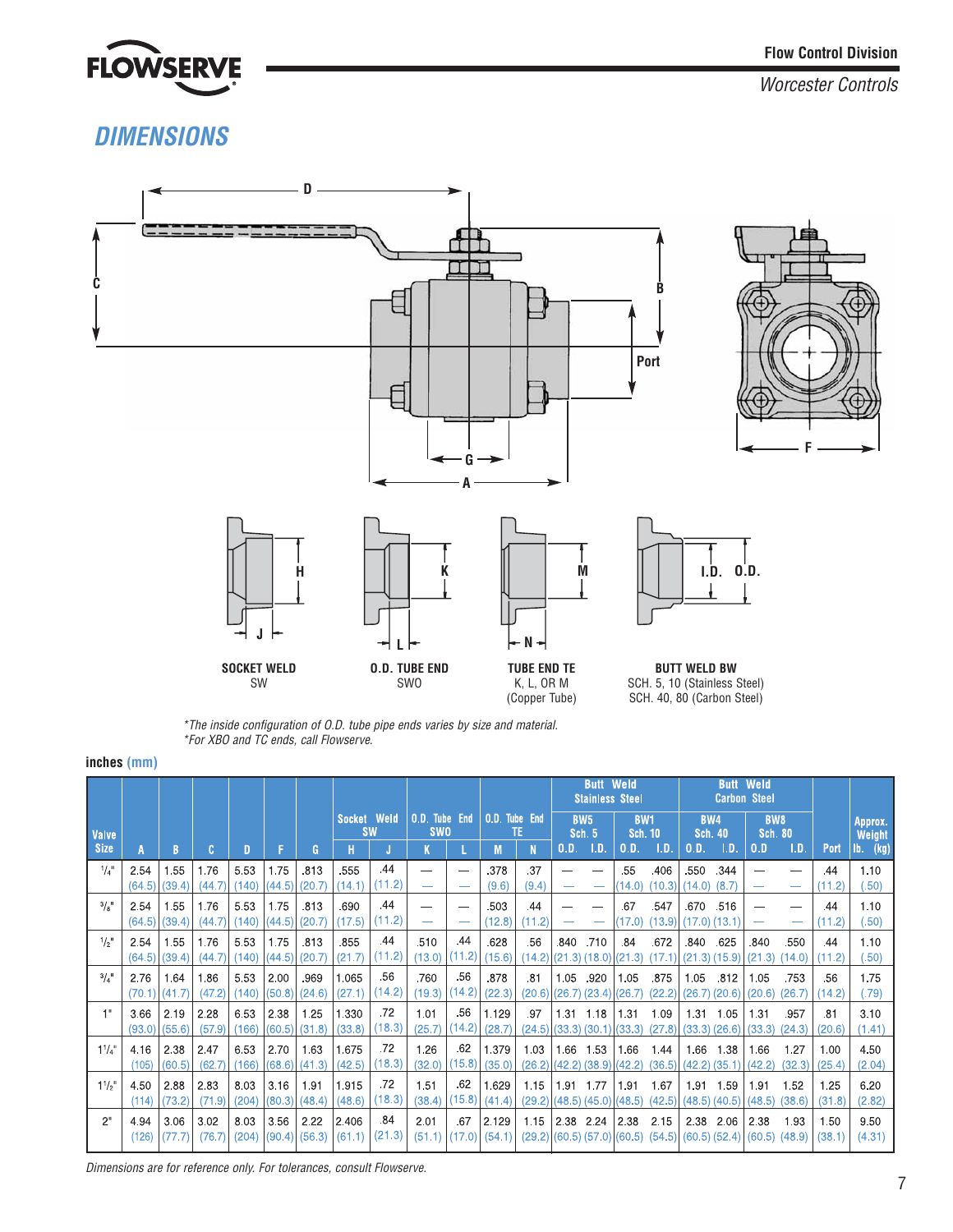

# *PARTS IDENTIFICATION*



| No.            | Part                                 | <b>Qty</b>     | <b>Material</b>                                                                                                                                                                                                          |
|----------------|--------------------------------------|----------------|--------------------------------------------------------------------------------------------------------------------------------------------------------------------------------------------------------------------------|
| 1              | Valve Body                           | 1              | Brass<br>ASTM B283 Gr. C3770 Forged<br><b>Carbon Steel</b><br>ASTM A105 Forged or<br>ASTM A216 Gr. WCB Cast<br><b>Stainless Steel</b><br>ASTM A351 Gr. CF8M Cast<br>Alloy 20<br>ASTM A351 Gr. CN7M Cast                  |
| $\overline{2}$ | Pipe Ends**                          | $\overline{2}$ | Same as body material except stainless<br>weld ends and Tri-Clamp <sup>®</sup> are<br>Grade CF3M                                                                                                                         |
| 3, 4           | <b>Ball and Stem</b><br>Combinations | 1              | Brass<br>ASTM B16 Gr. H02 Hard Chrome<br>Plated ball; ASTM B16 Stem<br><b>Stainless Steel</b><br>ASTM A479 Gr. 316 S.S.<br>Alloy 20<br>ASTM B473<br>Monel<br>ASTM B164 Gr. N04400<br>Hastelloy C<br>ASTM B574 Gr. N10276 |
| 5              | <b>Seats</b>                         | $\overline{2}$ | Buna, Neoprene, TFE, Reinforced TFE,<br>Polyfill, UHMWPE, High-per Fill, Lubetal                                                                                                                                         |
| 6              | <b>Body Seals</b>                    | 2              | Buna, Neoprene, TFE, EPR, Viton, TFE<br>Coated, 316 S.S. "S" gasket, UHMWPE,<br>Graphite Coated 316 S.S. "S" Gasket                                                                                                      |
| $\overline{7}$ | <b>Stem Seal</b>                     | 2              | Polyfill (UHMWPE with UHMWPE seats;<br>Graphite with High-per Fill seats)                                                                                                                                                |
| 8              | <b>Thrust Bearing</b>                | $\mathbf{1}$   | Polyfill (UHMWPE with UHMWPE seats;<br>PEEK with High-per Fill seats; Delrin<br>with Lubetal seats)                                                                                                                      |

| No.    | <b>Part</b>                         | <b>Qty</b>             | <b>Material</b>                                                                                                                               |  |  |  |  |
|--------|-------------------------------------|------------------------|-----------------------------------------------------------------------------------------------------------------------------------------------|--|--|--|--|
| 9      | Stem Seal Follower                  | 1                      | 316 Stainless Steel                                                                                                                           |  |  |  |  |
| 10     | Belleville Washerst                 | $\overline{2}$         | Carbon Steel: Zinc Plated<br><b>ANSI 301 Stainless Steel</b>                                                                                  |  |  |  |  |
| 11     | <b>Retaining Nutt</b>               | $\overline{2}$         | Carbon Steel: Zinc Plated; ANSI 300<br>Series Stainless Steel: Zinc Plated                                                                    |  |  |  |  |
| 12     | Handle Assemblyt                    | 1                      | Carbon Steel: Zinc Plated<br><b>ANSI 300 Series Stainless Steel</b><br><b>Vinyl Covered</b>                                                   |  |  |  |  |
| 13     | Stop Pint                           | 1 or<br>$\overline{2}$ | Carbon Steel: Zinc Plated<br>S.S. ASTM A276 300 Series                                                                                        |  |  |  |  |
| 14, 15 | <b>Body Bolts</b><br>and Nutst      | $\overline{4}$         | Carbon Steel and Brass Valves<br>Bolt - A193 Gr B7; Zinc Plated<br>Nut - ASTM A194 Gr. 2H; Zinc Plated<br>Stainless Steel and Alloy 20 Valves |  |  |  |  |
|        |                                     |                        | Bolt - ASTM A193 Gr. B8: Zinc Plated<br>Nut - ASTM A194 Gr. 8                                                                                 |  |  |  |  |
|        |                                     |                        | S7 Stainless Steel Externals Option<br>Bolt - ASTM A193 Gr. B8: Zinc Plated<br>Nut - ASTM A194 Gr. 8                                          |  |  |  |  |
| 16     | Lockwashert                         | 1                      | Carbon Steel: Zinc Plated<br>Stainless Steel 300 Series                                                                                       |  |  |  |  |
| 17     | <b>Thrust Bearing</b><br>Protector* | 1                      | PEEK (UHMWPE with UHMWPE seats;<br>Delrin with Lubetal seats)                                                                                 |  |  |  |  |
| 18     | Seal Protector*                     | 1                      | PEEK                                                                                                                                          |  |  |  |  |
| 19     | Name Plate<br>(not shown)           | 1                      | Stainless Steel ANSI 304                                                                                                                      |  |  |  |  |

†Stainless Steel standard on Series 4466 and 44AA valves.

\*Oxygen Service Valves use Polyfill in place of PEEK.

\*\*All stainless steel weld ends in 316L.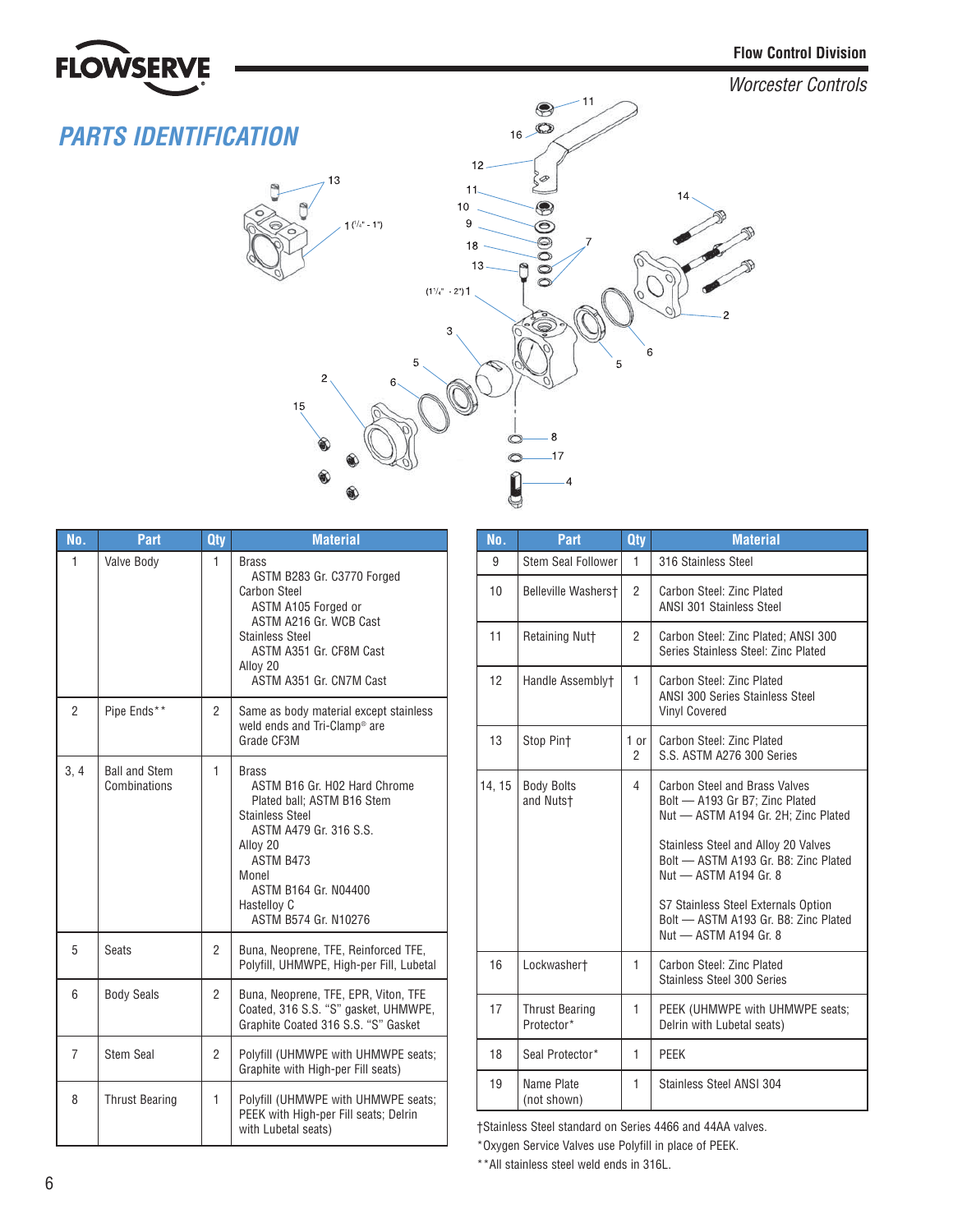

## *MULTIPLE END CONNECTIONS, SEAT AND SEAL COMBINATIONS*

Available through a nationwide network of distributors, Flowserve Worcester Controls Series 44 quarter-turn ball valves and replacement parts are stocked and ready to be adapted to each individual application.

Features that make this tough, reliable ball valve so unique include tight shutoff, smooth two-way flow, advanced seat materials, a variety of interchangeable end connections, swing away three-piece construction, and a design ready for automation.

A variety of pipe ends, including socket weld, screw ends, butt weld or any combination of these, enables Series 44 valves to be adapted to fit standard and more unusual piping situations. **Series 44 (V67) valves can also be welded in place, fully assembled with "G" graphite-coated 316 stainless steel body seals and reinforced TFE, Polyfill, or High-per Fill® seats.**

The range of Worcester's seat materials is unmatched and includes Buna, Neoprene, TFE, Reinforced TFE, Polyfill, Lubetal™, High-per Fill and UHMWPE. These seats easily handle a great majority of industrial fluids with temperatures from -50°F to +600°F including steam, chemicals, petrochemicals, petroleum products, caustics and fluids containing solids, fibrous or abrasive materials.





## *SWING-OUT DESIGN FOR EASY MAINTENANCE*

The Series 44 is especially well suited for use in piping systems where line breaks are required and total entry into the line is necessary. The center section can swing out, eliminating the need to cut a valve out of line and having to replace both the valve and the pipe. Because of this design, the seats, seals and ball can all be replaced quickly and easily without disturbing pipe alignment. Acting as both a valve and a union, the Series 44 eliminates the need for a separate union.



## *TIGHT SHUTOFF AND BIDIRECTIONAL SEALING*

Worcester's three-piece ball valves are designed to seal bidirectionally against resilient seats. Unique relief slots assist in downstream sealing and reduce torque. The ball is forced to the downstream side under pressure and forced against the downstream seat to effect and maintain a seal. Consequently, the valve will give bubble-tight shutoff throughout a long service life even with seats of relatively nonresilient materials such as TFE or Polyfill. The seats are also designed to perform a wiping action during each cycle cleaning foreign materials off both the seat and ball, assuring leak-tight sealing.

The downstream sealing of Worcester's three-piece valves overcomes the two most common difficulties in the use of conventional ball valves: seat damage and high operating torque. A hole in the stem slot prevents any possibility of damage due to trapped cavity pressure when the ball is open. An optional ball cavity vent is available for specific applications. The Worcester design results in smoother, more efficient valve operation.



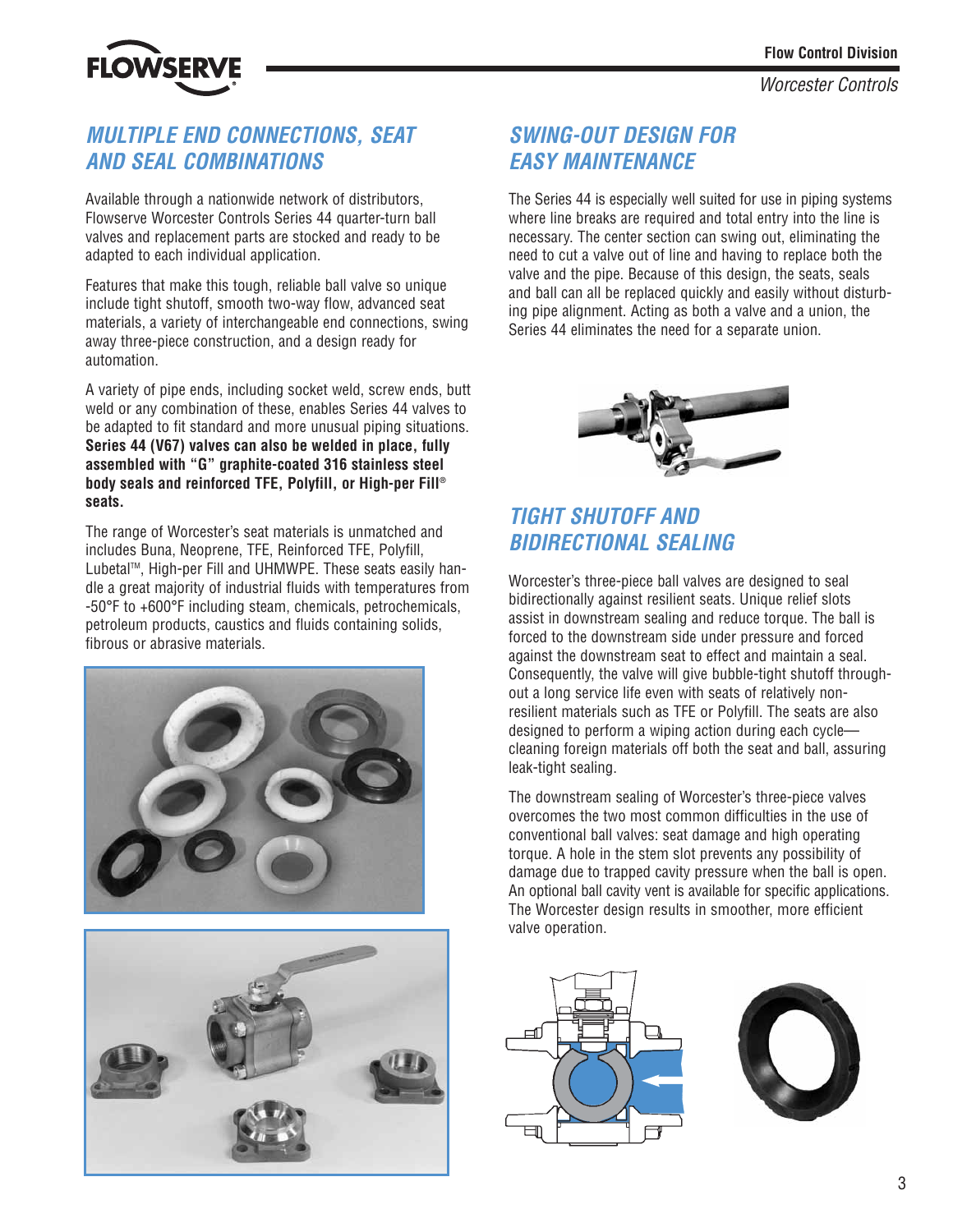

# *AUTOMATION*

Flowserve Worcester Controls offers a complete line of pneumatic and electric automation packages for Series 44 valves. Both electric and pneumatic packages are offered for on/off or proportional control. Available options include:

## **FOR PNEUMATIC**

- Failsafe operation
- End and top mounted limit switches
- Proximity switches
- Single and double acting pneumatic and electropneumatic positioners
- Pulsair® zero air bleed loop-powered positioner
- ACCESSTM integral solenoid and limit switch packages

## **FOR ELECTRIC**

- TYPE 4, 4x, 7 and 9 enclosures
- Remote position indication
- Electronic positioner
- Single loop, PID controller
- Computer interface
- Many more options for today's computer control applications.

# *SPECIFICATIONS*

## **Series 44 Ball Valves**

| <b>Valve Sizes:</b>                                                                  | $\frac{1}{4}$ , $\frac{3}{8}$ , $\frac{1}{2}$ , $\frac{3}{4}$ , $\frac{1}{4}$ , $\frac{1}{4}$ , $\frac{1}{4}$ , $\frac{1}{2}$ , $\frac{1}{2}$                                                                                                                                                                                                                                                                                                                                                                                                                               |                                  | <b>Seals and Thrust Bearings:</b>                                                                                                                                                                                                                                                                                                                                                                                                                                                                                                                                                                                                                                                                                                                | PEEK, Graphite and Polyfill                                                                                                                                                                                                                                                                                                                                                                                                                                                                                                                                                                                                                                                                           |  |  |
|--------------------------------------------------------------------------------------|-----------------------------------------------------------------------------------------------------------------------------------------------------------------------------------------------------------------------------------------------------------------------------------------------------------------------------------------------------------------------------------------------------------------------------------------------------------------------------------------------------------------------------------------------------------------------------|----------------------------------|--------------------------------------------------------------------------------------------------------------------------------------------------------------------------------------------------------------------------------------------------------------------------------------------------------------------------------------------------------------------------------------------------------------------------------------------------------------------------------------------------------------------------------------------------------------------------------------------------------------------------------------------------------------------------------------------------------------------------------------------------|-------------------------------------------------------------------------------------------------------------------------------------------------------------------------------------------------------------------------------------------------------------------------------------------------------------------------------------------------------------------------------------------------------------------------------------------------------------------------------------------------------------------------------------------------------------------------------------------------------------------------------------------------------------------------------------------------------|--|--|
| Alloy 20 Valves: ANSI Class 600                                                      | Valve Body Pressure Rating For Carbon Steel, Stainless Steel,                                                                                                                                                                                                                                                                                                                                                                                                                                                                                                               |                                  |                                                                                                                                                                                                                                                                                                                                                                                                                                                                                                                                                                                                                                                                                                                                                  | See page 6 for individual parts identification and variations.                                                                                                                                                                                                                                                                                                                                                                                                                                                                                                                                                                                                                                        |  |  |
|                                                                                      | $1/4" - 2"$ -Carbon Steel<br>$1/4"$ - 2"-Stainless Steel<br>$1/4" - 2"$ —Alloy 20®                                                                                                                                                                                                                                                                                                                                                                                                                                                                                          | 1480 psi<br>1440 psi<br>1200 psi | <b>Temperature Range:</b>                                                                                                                                                                                                                                                                                                                                                                                                                                                                                                                                                                                                                                                                                                                        | Dependent upon seal and seat choice, will operate from<br>$-50^{\circ}$ F to $+600^{\circ}$ F.                                                                                                                                                                                                                                                                                                                                                                                                                                                                                                                                                                                                        |  |  |
|                                                                                      | <b>Valve Body Pressure Rating for Brass Valves:</b>                                                                                                                                                                                                                                                                                                                                                                                                                                                                                                                         |                                  |                                                                                                                                                                                                                                                                                                                                                                                                                                                                                                                                                                                                                                                                                                                                                  | Pressure Range: Valves will operate from 1 micron absolute to +1480 psi.                                                                                                                                                                                                                                                                                                                                                                                                                                                                                                                                                                                                                              |  |  |
| <b>Body and Pipe End Materials:</b><br><b>Ball:</b><br><b>Design Specifications:</b> | $\frac{1}{4}$ " - 1"-1500 psi<br>$1\frac{1}{4}$ " - 2"-1000 psi<br>This is the body pressure rating. Seat selection may lower<br>the valve pressure rating. See page 5. Example: A 3/4"<br>Series 44 brass valve has a rating of 1500 psi at 70°F.<br>Selection of TFE seats, operating at a fluid temperature of<br>160°F, limits total allowable pressure in the valve to<br>800 psi.<br>Brass, Carbon Steel, 316 Stainless Steel, Alloy 20<br>See page 6 for material specifications<br>Brass, 316 Stainless Steel, Monel®, Alloy 20, Hastelloy C®<br><b>ANSI B16.34</b> |                                  | <b>Seat/Seal Leakage:</b><br>Standard valves, less than $1 \times 10$ <sup>6</sup> cc He/sec in board and<br>through (bubble-tight is $1 \times 10^4$ cc He/sec). With prepara-<br>tion, leakage will be less than $2 \times 10^9$ cc He/sec. All valves<br>100% tested to bubble-tight standards.<br><b>Optional External Valve Trim:</b><br>300 Series stainless steel external components are avail-<br>able as an option on brass and carbon steel valves. They<br>are standard on stainless steel and Alloy 20 valves.<br>$S-7:$<br>Complete Stainless Steel trim: handle, handle nut, lock<br>washer, retaining nut, belleville washers, body bolts, nuts,<br>stop pin.<br><b>Variations (V-numbers): Listing of V-Number Descriptions</b> |                                                                                                                                                                                                                                                                                                                                                                                                                                                                                                                                                                                                                                                                                                       |  |  |
| Seats:<br><b>Body Seals, Choice of:</b>                                              | ANSI B16.25 - Butt weld ends (weld end preparation)<br><b>ANSI B16.11</b><br>ANSI B1.20.1 - NPT pipe threads<br>MSS SP-25 - Valve marking<br>MSS SP-72 - Socket weld ball valves<br>NACE - MRO I-75 1984 Rev. Category 3<br>Buna, Neoprene, TFE, glass-reinforced TFE, UHMWPE<br>(ultra high molecular weight polyethylene), Polyfill<br>(carbon, graphite filled TFE), High-per Fill, Lubetal<br>Buna, Neoprene, Viton®, EPDM, TFE, UHMWPE,<br>TFE coated 316 Stainless Steel, graphite coated 316<br><b>Stainless Steel</b>                                               |                                  |                                                                                                                                                                                                                                                                                                                                                                                                                                                                                                                                                                                                                                                                                                                                                  | <b>Upstream Relief Hole</b><br>V3<br>V <sub>5</sub><br><b>Hydrostatic Testing</b><br>V6<br>Source Inspection<br>V17<br><b>Grounding Thrust bearing</b><br>Oxygen Service<br>V20<br>V32<br>Oval Handle<br>Oxygen Service without Source Inspect.<br>V33<br>V36<br>Certificate of Compliance<br>V <sub>37</sub><br>Certificate of Compliance and Hydro Testing<br>V38<br>Assemble without Lubricant<br>V46<br>Silicon-free Lubricant<br>V48<br><b>Extended Lever Handle</b><br>V <sub>58</sub><br>B16.34 Compliance<br>V <sub>59</sub><br><b>Extended Oval Handle</b><br>V60<br><b>OSHA Lockout</b><br><b>V66</b><br>Certificate of Compliance, European<br>Valve Orders<br>V67<br>Weld-in-Place Valves |  |  |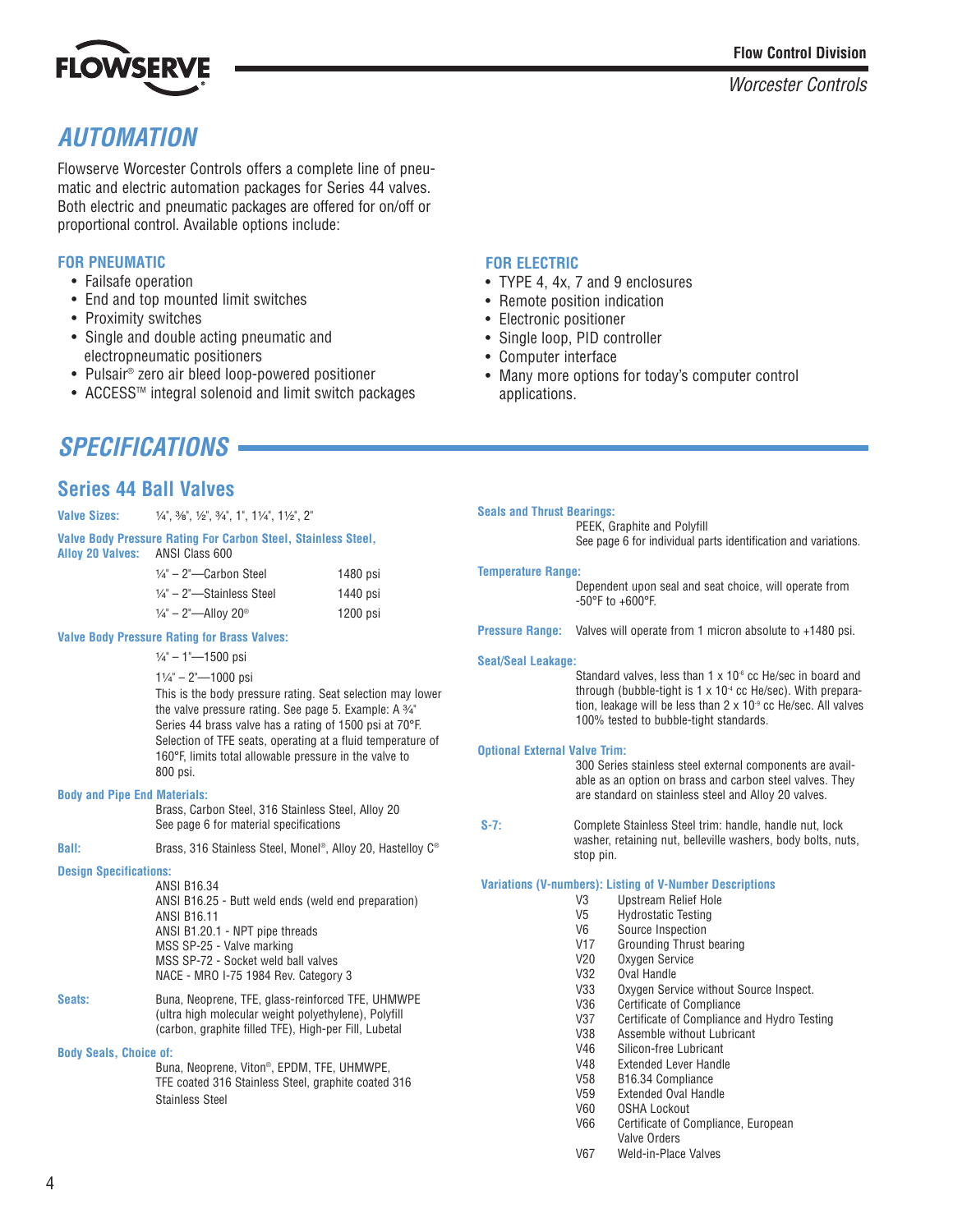



# *SPECIAL SERVICE AND APPROVALS*

### **Underwriter Laboratory Listed**

Flammable liquid shutoff (YRBX) Gas shutoff (YRPV) LP gas shutoff (YSDT) Anhydrous ammonia shutoff (YQAR) Compressed gas shutoff, including oxygen (YQNZ) Trim and Drain Valves (VQGU)

## **Factory Mutual Approval for:**

Fire Protection Systems (sprinkler systems, alarm check, dry pipe, deluge valve) Gas and Oil Safety Shutoff

#### *Consult Flowserve when ordering approved valves.*

## *SEAT PRESSURE/TEMPERATURE RATINGS*

• Maximum Temperature for Seals:<br>UHMWPE: 200°F UHMWPE: 200°F Neoprene: 250°F<br>Buna: 250°F 100°F EPR: 350°F TFE: 400°F Viton: 450°F Stainless Steel: 650°F

Buna: 250°F EPR: 350°F TFE coated Graphite coated Stainless Steel: 1000°F

- "R" (Reinforced TFE) and "P" (Polyfill) seats may be used up to a maximum of 1480 psig as shown. Some decrease in optimum seat life may be expected in some cases above 1000 psig.
- TFE body seals are limited to 200°F temperature swings. (Thermal cycles)
- For high-pressure applications to 3000 psi, Flowserve recommends the Series 4 three-piece valves with Lubetal seats. Refer to brochure WCABR1009. For pressures to 5000 psi, specify the Series H44 Dyn-O-Miser® valve with Lubetal or High-per Fill seats. Refer to brochure WCABR1048.

#### **CAUTION: For high pressure media that are highly flammable, explosive or toxic, consult Flowserve.**

**NOTE:** Standard Worcester valves are assembled with silicon-based break-in lubricant. For other options, consult your distributor or Flowserve.

# *OPERATING TORQUE FOR AUTOMATED VALVES*

#### **Valve Torque:**

Before the actuator can be sized for any given valve application, the operating torque required for the valve must be determined. The operating torque of the ball valve is influenced by a number of factors some are design- and materials-related, others are application- (service conditions) related. Design-related factors include the type and material of the valve seats, while application factors include system pressure, media and frequency of operation.

For complete valve operating torque data, refer to Worcester's Actuator Sizing Manual (ASM). This eight-page publication explains the concept of valve torque, presents torque curves for each seat material, and provides correction factors for media and the type of service such as on-off operation, cycle frequency, etc.

## **Other Approvals**

- U.S.C.G. United States Coast Guard
- U.S.D.A. United States Dept. of Agriculture

| <b>Valve</b><br><b>Size</b>     | Cv  | <b>Equivalent Length of</b><br>Sched. 40 Pipe (ft.) |
|---------------------------------|-----|-----------------------------------------------------|
| $\frac{1}{4}$ , $\frac{3}{8}$ " | 8   | 0.9                                                 |
| $\frac{1}{2}$                   |     | 3.1                                                 |
| $\frac{3}{4}$ "                 | 12  | 6.3                                                 |
| 1"                              | 32  | 3.1                                                 |
| $11/4$ "                        | 46  | 6.3                                                 |
| $1\frac{1}{2}$                  | 82  | 4.3                                                 |
| 2"                              | 120 | 7.5                                                 |



Media Temperature